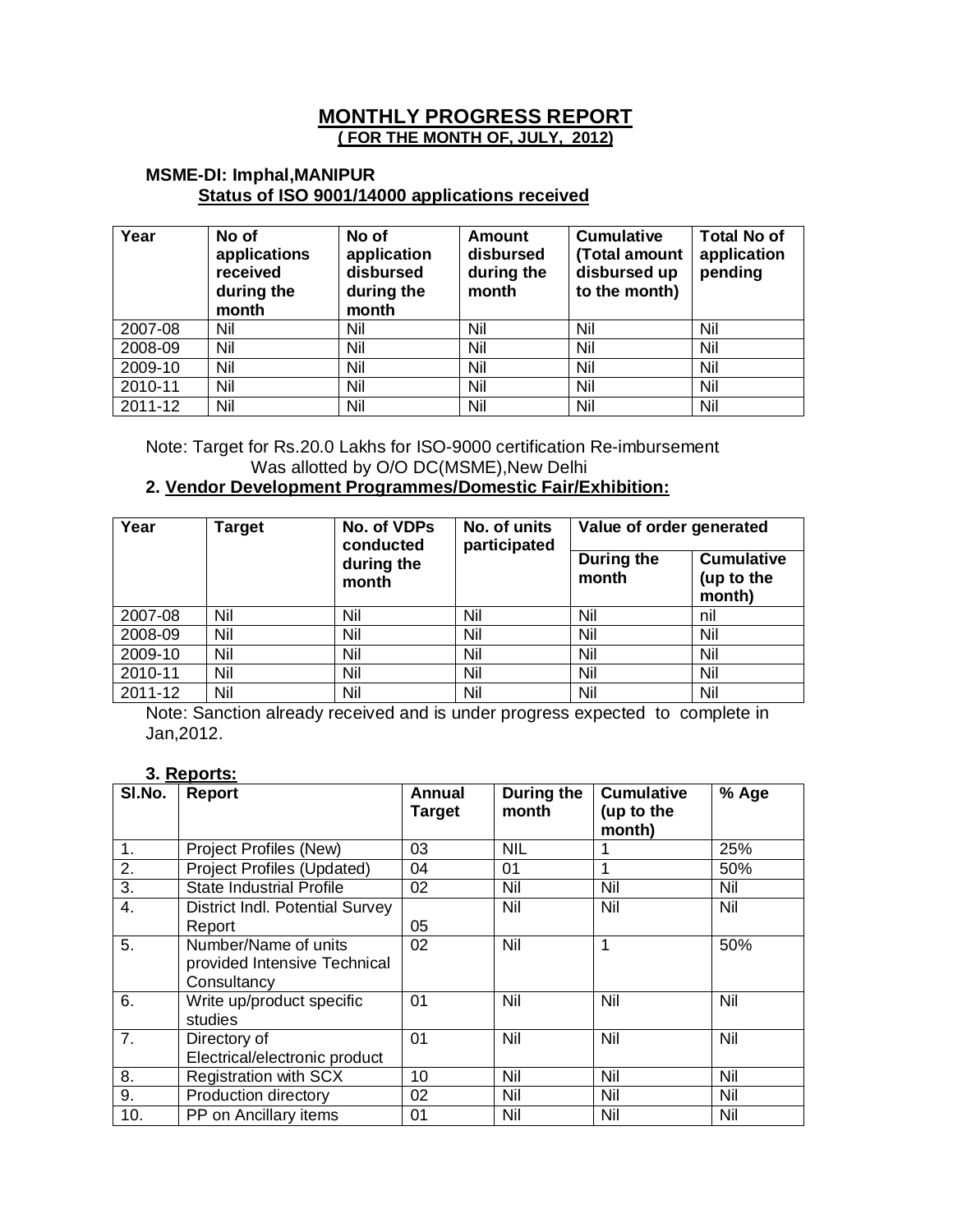# **4. Special Programmes:**

| SI.<br>No. | No. of<br>programmes                                                | <b>Target</b> | No. of<br>programmes             | No. of<br>participants | <b>Cumulative</b>           |                               |
|------------|---------------------------------------------------------------------|---------------|----------------------------------|------------------------|-----------------------------|-------------------------------|
|            |                                                                     |               | conducted<br>during the<br>month |                        | No. of<br><b>Programmes</b> | No. of<br><b>Participants</b> |
| 1.         | Seminar on IPR                                                      | 01            | Nil                              | Nil                    | Nil                         | Nil                           |
| 2.         | Seminar on<br>Barcode                                               | 04            | Nil                              | Nil                    | Nil                         | Nil                           |
| 3.         | Awareness<br>programme on<br>product on<br>product<br>certification | 02            | Nil                              | Nil                    | Nil                         | Nil                           |

Note: All necessary sanction already received from H.Q office.

### **5. Revenue earning statement:**

| SI.No. | <b>Activity</b>                | <b>MSME-DI</b> | <b>Br.MSME-DI</b> | <b>Total</b>   | Cum.         |
|--------|--------------------------------|----------------|-------------------|----------------|--------------|
|        |                                | <b>IMPHAL</b>  | <b>DIMAPUR</b>    |                | <b>Total</b> |
| 1.     | Revenue from workshop          | 0              | 1740              | 1740           | 17990        |
| 2.     | <b>Specialized Training</b>    | $\Omega$       | 0                 | 0              | 1050         |
|        | Programme (C AD/CAM)           |                |                   |                |              |
| 3.     | Sale of Trainee Products       | 0              | 0                 | 0              | 0            |
| 4.     | Seminar/ESDP/EDP/MDP           | 0              | 0                 | $\overline{0}$ | 600          |
|        | /SDP W/Shop fees               |                |                   |                |              |
| 5.     | <b>Capacity Assessment and</b> | $\overline{0}$ | $\Omega$          | $\overline{0}$ |              |
|        | Consultancy                    |                |                   |                |              |
| 6.     | <b>Project Appraisals</b>      | $\overline{0}$ | 0                 | 0              | 0            |
| 7.     | <b>Sick Unit Studies</b>       | 0              | 0                 | $\overline{0}$ | 0            |
| 8.     | In plant Studies               | 0              | 0                 | 0              | ი            |
| 9.     | Surveys                        | 0              | 0                 | 0              |              |
| 10.    | <b>Energy Audits</b>           | $\Omega$       | 0                 | 0              |              |
| 11.    | NSIC Regn./GSPP                | $\Omega$       | 0                 | $\overline{0}$ | 2000         |
| 12.    | Sale of Publications           | $\Omega$       | 0                 | $\overline{0}$ |              |
| 13.    | <b>PD Accounts/ National</b>   | $\Omega$       | 0                 | $\overline{0}$ |              |
|        | Awared                         |                |                   |                |              |
| 14.    | Others(SCX Regn.)              | $\mathbf 0$    | $\overline{0}$    | $\overline{0}$ | 400          |
| 15.    | <b>Total</b>                   | 0              | 1740              | 1740           | 22040        |

# **6. Any other important information/activity:**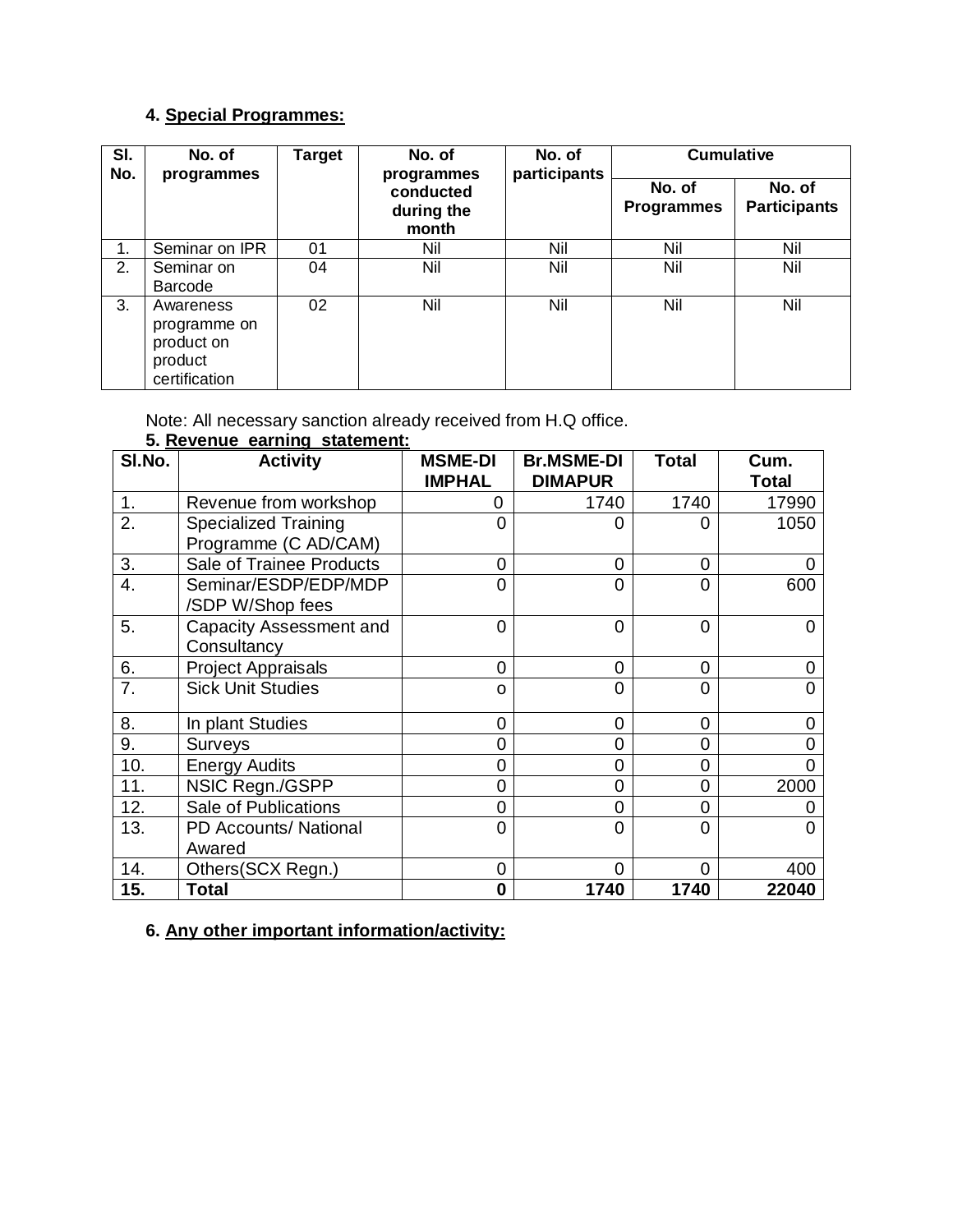| 8.00 Details of E.M(Both Part I & II) filled by Medium Enterprises for the |  |  |  |  |
|----------------------------------------------------------------------------|--|--|--|--|
| Month of NOVEMBER, 2011.                                                   |  |  |  |  |
|                                                                            |  |  |  |  |

| SI. No. | Name &     | E.M.       | Investment in plant & | Installed | Persons  | Exports, if |      |
|---------|------------|------------|-----------------------|-----------|----------|-------------|------|
|         | address of | $no.$ $\&$ | machinery/Equipment's | Capacity  | employed | any Value   |      |
|         | Unit       | Date       | in case of            |           |          | (Rs. Lakh)  |      |
|         |            |            | Manufacturing/Service |           |          | Qty. (M.T.) |      |
|         |            |            | (Rs. Lakh)            |           |          | Value       | Oty. |
| 2007-08 | Nil        | Nil        | Nil                   | Nil       | Nil      | Nil         | Nil  |
| 2008-09 | Nil        | Nil        | Nil                   | Nil       | Nil      | Nil         | Nil  |
| 2009-10 | Nil        | Nil        | Nil                   | Nil       | Nil      | Nil         | Nil  |
| 2010-11 | Nil        | Nil        | Nil                   | Nil       | Nil      | Nil         | Nil  |

#### **ANNEX – II**

#### **8.1 MANDATORY E.M. FILED BY ENTERPRISES WITH AN INVESTMENT OF Rs.1.0 TO 10.0 CRORES ON PLANT & MACHINERY PRIOR TO 2 OCTOBER 2006 AND HAVING I.E.M. No. ALOTTED BY DIPP.**

| S.No.   | Name & Address of the<br>Manufacturing enterprises | I.E.M. No. | E.M. No. & date, if filed. |
|---------|----------------------------------------------------|------------|----------------------------|
| 2007-08 |                                                    | Nil        | Nil                        |
| 2008-09 | Nil                                                | Nil        | Nil                        |
| 2009-10 | Nil                                                | Nil        | Nil                        |
| 2010-11 | Nil                                                | Nil        | Nil                        |

#### **8.2 No. OF E.M FILED BY(i)MICRO AND SMALL ENTERPRISES(PART-II) AND(ii) MEDIUM ENTERPRISES (PART) I & II) DURING THE MONTH OF OCT, 2011 ANNEX – III**

| $ANNEX - III$             |                             |                                    |                                    |             |                         |  |
|---------------------------|-----------------------------|------------------------------------|------------------------------------|-------------|-------------------------|--|
|                           | Manufacturing               | Service                            | Total                              |             | <b>Total Cumulative</b> |  |
|                           | Enterprises of<br>the Month | <b>Enterprises</b><br>of the Month | <b>Enterprises</b><br>of the Month | up to date. |                         |  |
|                           |                             |                                    |                                    | Mfg.        | Service                 |  |
| Micro                     | 14                          | 0                                  | 14                                 | 239         | 23                      |  |
| enterprises(Part-II)      |                             |                                    |                                    |             |                         |  |
| <b>Small Enterprises</b>  | 04                          |                                    | 04                                 | 19          | 05                      |  |
| (Part-II)                 |                             | Nil                                |                                    |             |                         |  |
| <b>Medium Enterprises</b> |                             |                                    |                                    |             |                         |  |
| (Part-I)                  | Nil                         | Nil                                | Nil                                |             |                         |  |

#### **8.3 DETAILS OF REFERENCES IN MSEFC -Ind. Deptt., Govt. of Manipur(NAME OF MSEFC) FOR THE MONTH OF NOVEMBER, 2011.**

| SI.No.   No. of references made<br>in MSEFC, (with details<br>like ref. no., amount<br>pending, name &<br>address of parties, etc.<br>on separate sheet) | No. of<br>references on<br>which decision $\vert$ this month.<br>has been<br>taken | <b>Total Pending</b><br>references till | Remarks, if<br>any. |
|----------------------------------------------------------------------------------------------------------------------------------------------------------|------------------------------------------------------------------------------------|-----------------------------------------|---------------------|
| Nil                                                                                                                                                      | Nil                                                                                | Nil                                     | Nil                 |
|                                                                                                                                                          |                                                                                    |                                         |                     |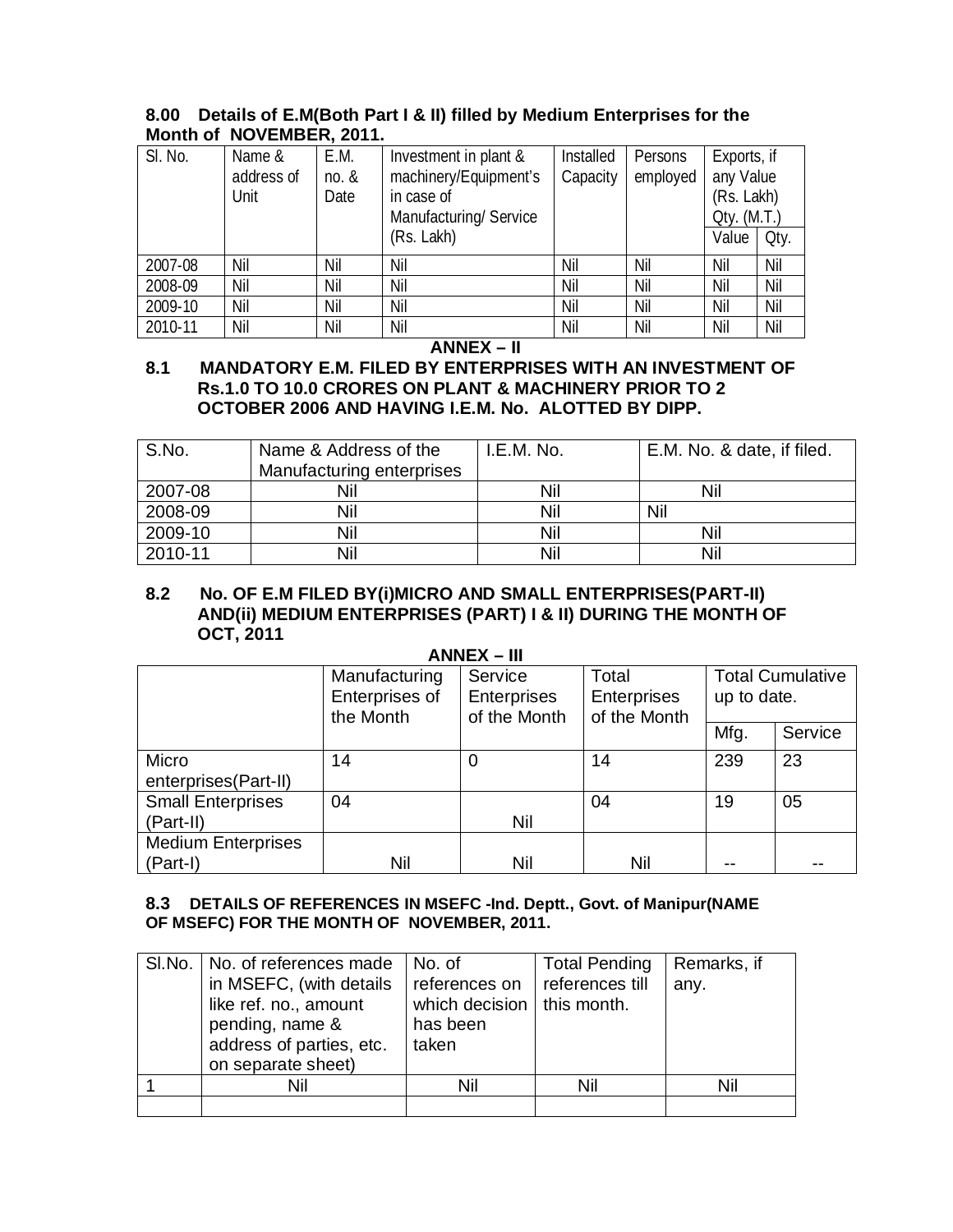Note: The Industries Department, Govt. of Manipur is yet to constitute the council, and the matter is under progress.

| 9.  |     | <b>Expenditure under major head of Account:2851</b><br>Category | <b>Imphal</b> |        | <b>Dimapur</b> |
|-----|-----|-----------------------------------------------------------------|---------------|--------|----------------|
|     | i)  | Workshop                                                        | NIL.          |        | <b>NIL</b>     |
|     | ii) | Training                                                        | 1,64,000      |        | 1,02,000       |
| 9.1 |     | Other Information's:                                            |               |        |                |
|     |     | <b>Particulars</b>                                              |               | Imphal | <b>Dimapur</b> |
|     | a)  | No. of units benefited through                                  |               | nil    | 11             |
|     | b)  | Services of workshop                                            |               |        |                |
|     | b)  | No. of jobs undertaken                                          |               | nil    | 21             |
|     | C)  | No. of persons trained in                                       |               |        |                |
|     |     | W/S programme                                                   |               | nil    | nil            |
|     | d)  | Capacity assessment                                             |               | nil    | nil            |
|     | e)  | Information related to assistance to                            |               |        |                |
|     |     | <b>Industries</b>                                               |               | nil    | nil            |
|     |     |                                                                 |               |        |                |

#### **9.2 Any other important information/activity.**

#### **During monthCumulative**

- i) Visitors 20 133
- ii) Unit visited 08 55

#### **9.3 Misc. Activities:**

a. The third Parliamentary sub-committee of Parliamentary committee on Official Language carried out inspection work of O.L of this institute. Senior officials from H.Q office also attended and visited the office.

#### **10. State Level Profile of the activities of DC (MSME) Scheme:**

One unit/Organisation has submitted application for re-imbursement of ISO-9000 scheme and is under process.

## **11. Convening of special state level bankers committee meeting**

*- No special SLBC meeting was held during the month.*